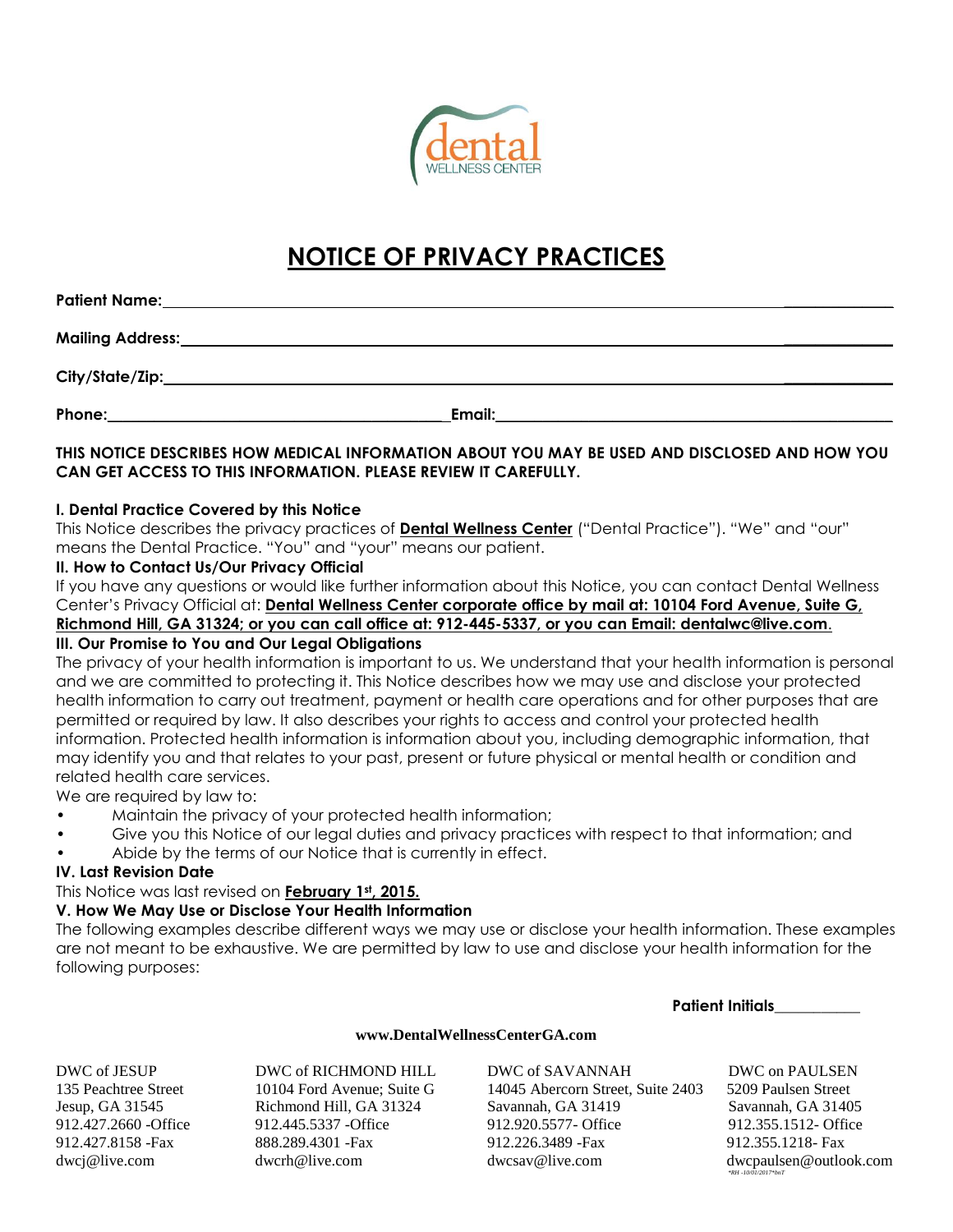## **A. Common Uses and Disclosures**

**1. Treatment.** We may use your health information to provide you with dental treatment or services, such as cleaning or examining your teeth or performing dental procedures. We may disclose health information about you to dental specialists, physicians, or other health care professionals involved in your care.

**2. Payment.** We may use and disclose your health information to obtain payment from health plans and insurers for the care that we provide to you.

**3. Health Care Operations.** We may use and disclose health information about you in connection with health care operations necessary to run our practice, including review of our treatment and services, training, evaluating the performance of our staff and health care professionals, quality assurance, financial or billing audits, legal matters, and business planning and development.

**4. Appointment Reminders.** We may use or disclose your health information when contacting you to remind you of a dental appointment. We may contact you by using a postcard, letter, phone call, voice message, text or email.

**5. Treatment Alternatives and Health-Related Benefits and Services.** We may use and disclose your health information to tell you about treatment options or alternatives or health-related benefits and services that may be of interest to you.

**6. Disclosure to Family Members and Friends.** We may disclose your health information to a family member or friend who is involved with your care or payment for your care if you do not object or, if you are not present, we believe it is in your best interest to do so.

**7. Disclosure to Business Associates.** We may disclose your protected health information to our third-party service providers (called, "business associates") that perform functions on our behalf or provide us with services if the information is necessary for such functions or services. For example, we may use a business associate to assist us in maintaining our practice management software. All of our business associates are obligated, under contract with us, to protect the privacy of your information and are not allowed to use or disclose any information other than as specified in our contract.

### **B. Less Common Uses and Disclosures**

**1. Disclosures Required by Law.** We may use or disclose patient health information to the extent we are required by law to do so. For example, we are required to disclose patient health information to the U.S. Department of Health and Human Services so that it can investigate complaints or determine our compliance with HIPAA.

**2. Public Health Activities.** We may disclose patient health information for public health activities and purposes, which include: preventing or controlling disease, injury or disability; reporting births or deaths; reporting child abuse or neglect; reporting adverse reactions to medications or foods; reporting product defects; enabling product recalls; and notifying a person who may have been exposed to a disease or may be at risk for contracting or spreading a disease or condition.

**3. Victims of Abuse, Neglect or Domestic Violence.** We may disclose health information to the appropriate government authority about a patient whom we believe is a victim of abuse, neglect or domestic violence.

**4. Health Oversight Activities.** We may disclose patient health information to a health oversight agency for activities necessary for the government to provide appropriate oversight of the health care system, certain government benefit programs, and compliance with certain civil rights laws.

**5. Lawsuits and Legal Actions.** We may disclose patient health information in response to (i) a court or administrative order or (ii) a subpoena, discovery request, or other lawful process that is not ordered by a court if efforts have been made to notify the patient or to obtain an order protecting the information requested.

**6. Law Enforcement Purposes.** We may disclose your health information to a law enforcement official for a law enforcement purposes, such as to identify or locate a suspect,

**7. Coroners, Medical Examiners and Funeral Directors.** We may disclose your health information to a coroner, medical examiner or funeral director to allow them to carry out their duties.

**8. Organ, Eye and Tissue Donation.** We may use or disclose your health information to organ procurement organizations or others that obtain, bank or transplant cadaveric organs, eyes or tissue for donation and transplant.

**9. Research Purposes.** We may use or disclose your information for research purposes pursuant to patient authorization waiver approval by an Institutional Review Board or Privacy Board.

**Patient Initials\_\_\_\_\_\_\_\_\_\_\_**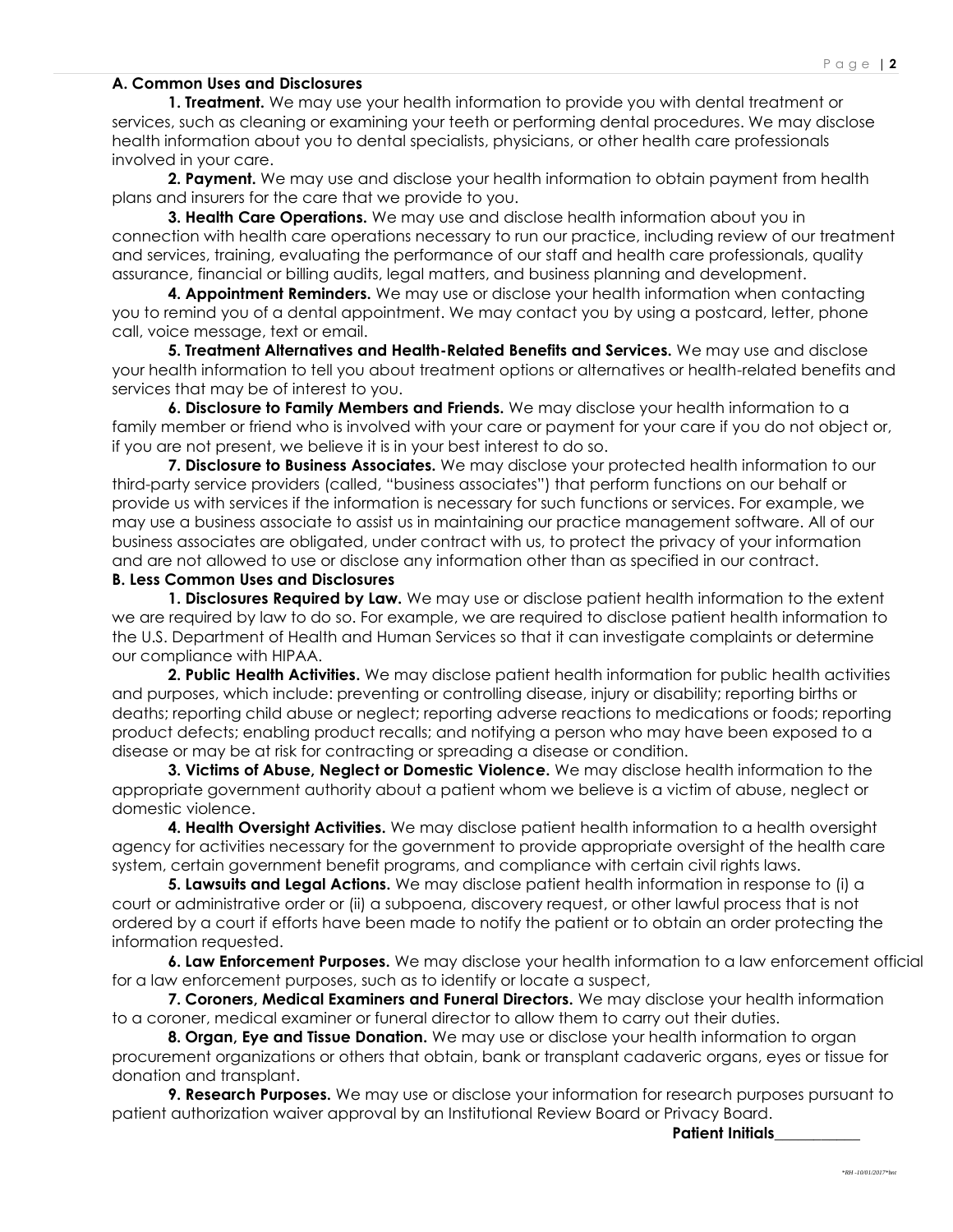**10. Serious Threat to Health or Safety.** We may use or disclose your health information if we believe it is necessary to do so to prevent or lessen a serious threat to anyone's health or safety.

**11. Specialized Government Functions.** We may disclose your health information to the military (domestic or foreign) about its members or veterans, for national security and protective services for the President or other heads of state, to the government for security clearance reviews, and to a jail or prison about its inmates.

**12. Workers' Compensation.** We may disclose your health information to comply with workers' compensation laws or similar programs that provide benefits for work-related injuries or illness.

## **VI. Your Written Authorization for Any Other Use or Disclosure of Your Health Information**

Uses and disclosures of your protected health information that involve the release of psychotherapy notes (if any), marketing, sale of your protected health information, or other uses or disclosures not described in this notice will be made only with your written authorization, unless otherwise permitted or required by law. You may revoke this authorization at any time, in writing, except to the extent that this office has taken an action in reliance on the use of disclosure indicated in the authorization. If a use or disclosure of protected health information described above in this notice is prohibited or materially limited by other laws that apply to use, we intend to meet the requirements of the more stringent law.

## **VII. Your Rights with Respect to Your Health Information**

You have the following rights with respect to certain health information that we have about you (information in a Designated Record Set as defined by HIPAA). To exercise any of these rights, you must submit a written request to our Privacy Official listed on the first page of this Notice.

## **A. Right to Access and Review**

You may request to access and review a copy of your health information. We may deny your request under certain circumstances. You will receive written notice of a denial and can appeal it. We will provide a copy of your health information in a format you request if it is readily producible. If not readily producible, we will provide it in a hard copy format or other format that is mutually agreeable. If your health information is included in an Electronic Health Record, you have the right to obtain a copy of it in an electronic format and to direct us to send it to the person or entity you designate in an electronic format. We may charge a reasonable fee to cover our cost to provide you with copies of your health information.

#### **B. Right to Amend**

If you believe that your health information is incorrect or incomplete, you may request that we amend it. We may deny your request under certain circumstances. You will receive written notice of a denial and can file a statement of disagreement that will be included with your health information that you believe is incorrect or incomplete.

## **C. Right to Restrict Use and Disclosure**

You may request that we restrict uses of your health information to carry out treatment, payment, or health care operations or to your family member or friend involved in your care or the payment for your care. We may not (and are not required to) agree to your requested restrictions, with one exception: If you pay out of your pocket in full for a service you receive from us and you request that we not submit the claim for this service to your health insurer or health plan for reimbursement, we must honor that request.

#### **D. Right to Confidential Communications, Alternative Means and Locations**

You may request to receive communications of health information by alternative means or at an alternative location. We will accommodate a request if it is reasonable and you indicate that communication by regular means could endanger you. When you submit a written request to the Privacy Official listed on the first page of this Notice, you need to provide an alternative method of contact or alternative address and indicate how payment for services will be handled.

## **E. Right to an Accounting of Disclosures**

You have a right to receive an accounting of disclosures of your health information for the six (6) years prior to the date that the accounting is requested except for disclosures to carry out treatment, payment, health care operations (and certain other exceptions as provided by HIPAA). The first accounting we provide in any 12-month period will be without charge to you. We may charge a reasonable fee to cover the cost for each subsequent request for an accounting within the same 12 month period. We will notify you in advance of this fee and you may choose to modify or withdraw your request at that time.